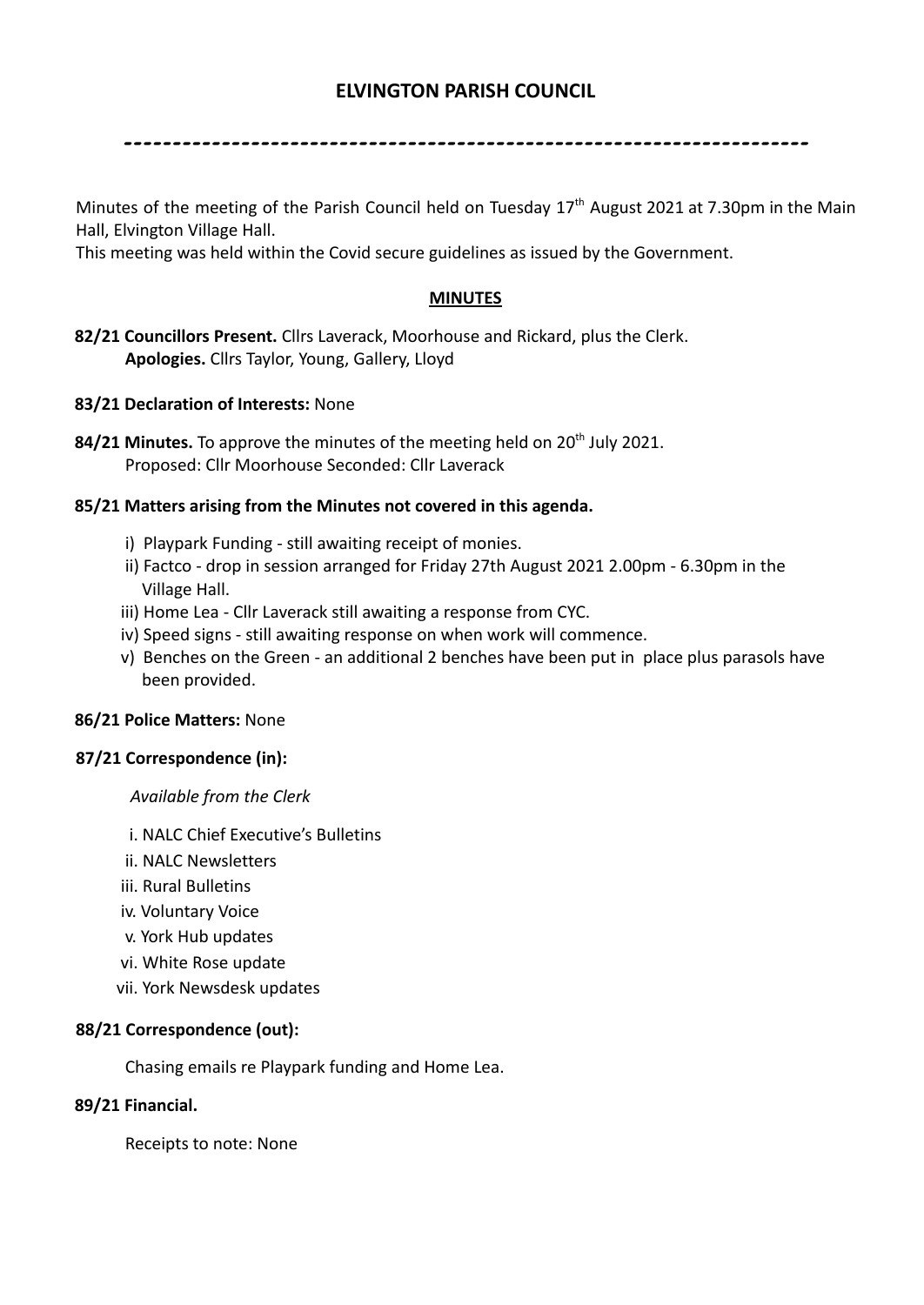Payments to approve:

i. Elvington Village Hall – Room Hire £8.50

ii. Toby H Johnson Ltd - grass cutting £1365.00

Approved by all present.

Other Matters:

i. Operating Statement and bank statement checked by Cllr Moorhouse.

## **90/21 Planning Applications:**

New Applications:

21/01620/FUL - Two storey side and single storey rear extensions - Merske House, 4 Dovecote Garth, Elvington, YO41 4BH for Mr Sherwood.

Object on the grounds that the two storey extension constitutes an over-development of the site. In time there would also be concerns over the 'dummy windows'.

Approvals:

21/00393/FUL – Two storey front, side and rear extensions and single storey rear extension following demolition of garage – 17 Beckside Close, Elvington, York, YO41 4BE for H Williams.

Refusals: None

Applications withdrawn: None

Other Matters:

**91/21 Risk Register** - carried forward to the next meeting.

## **92/21 Highways, Paths and Verges**

- i. Beckside crossing chasing email to be sent.
- ii. Wheldrake Lane chasing email to be sent.
- iii. HGVs and speeding (in conjunction with Sutton upon Derwent) a further meeting will be arranged for September in order to progress plans already laid out.
- iv. Community Payback Scheme is not operational at the moment because of Covid travel restrictions. A site visit will be carried out as soon as restrictions are lifted.

**93/21 Legacy Project** - carried forward to the next meeting.

## **94/21 Village Events**

- i. Remembrance Day: Sunday  $14<sup>th</sup>$  November 2021: application for road closure is being progressed. Cllr Laverack will contact St Chad's Band.
- ii. Queen's Jubilee 2022: 2nd-5th June 2022: Cllr Laverack to pursue the obtaining of a beacon for the Village Green.

## **95/21 Village Assets**

i. Playpark - Playscheme awaiting delivery of materials in order to carry out the necessary repairs.

## **96/21 Recent and Forthcoming Meetings** - None